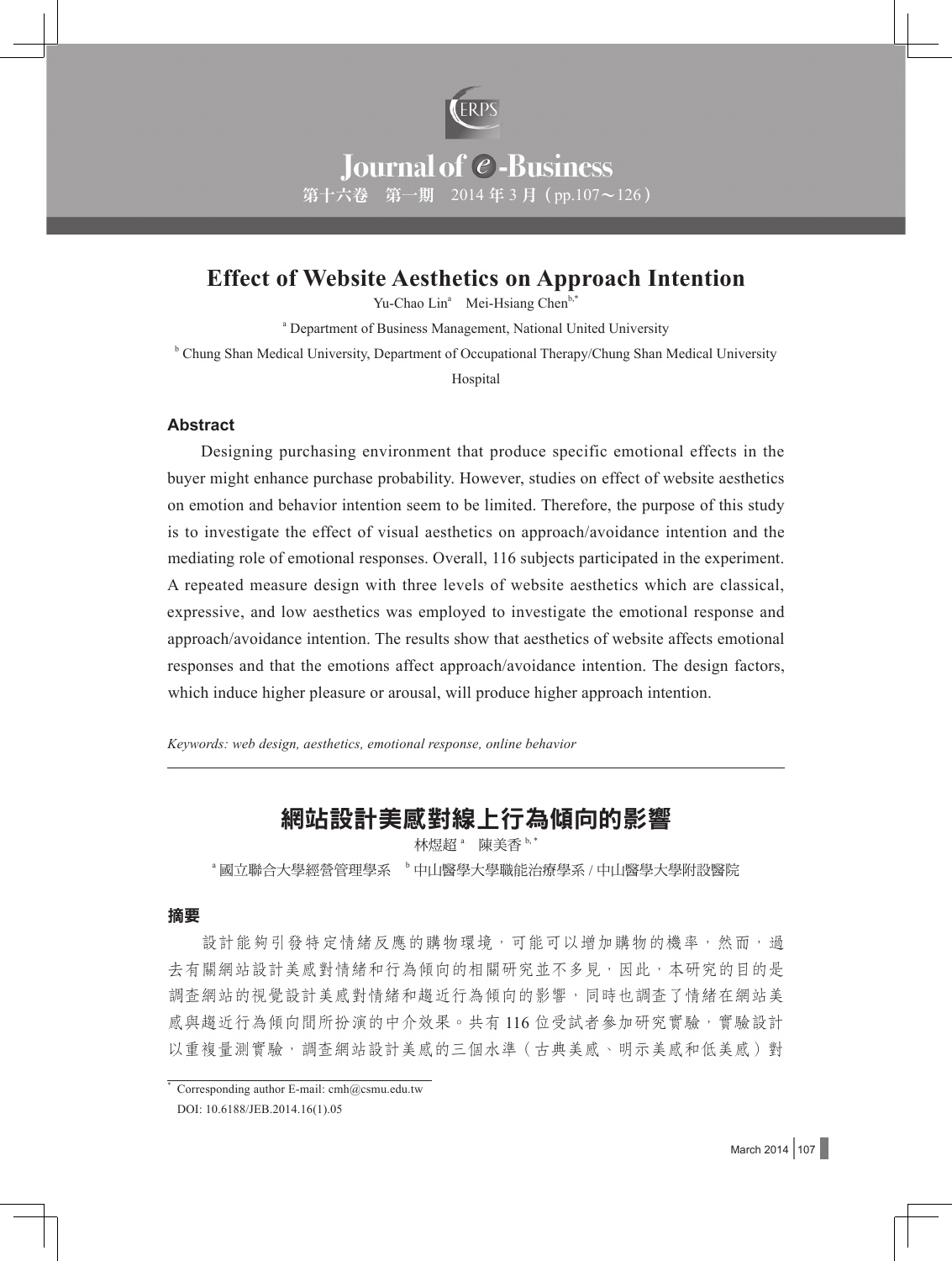情緒和趨近行為傾向的影響。結果顯示,網站設計美感會影響情緒反應和趨近行為傾 向。同時美感說計因子中能夠誘發較高愉悦或亢奮情緒者,也能誘發較高的趨近行為 傾向。

關鍵詞:網站設計、美感、情緒反應、線上行為

### **1. Introduction**

Designing purchasing environment that produce specific emotional effects in the buyer might enhance purchase probability (Kotler, 1973). Inspired by Kotler (1973), the design of store atmosphere has been receiving extensive attention. Donovan and Rossiter (1982) conducted the first empirical test of the retail atmosphere. Their study found that environmental stimuli significantly affect emotional states characterized by pleasure and arousal and affect the approach or avoidance response.

Although previous studies focused considerably on environmental store effects on purchasing behavior in traditional retail stores (Turley and Milliman, 2000), only limited number of studies focused on the effect of these atmospheric factors in the context of online store. Based on the Stimulus-Organism-Response (S-O-R) model from environmental psychology, Eroglu et al. (2001) proposed a model in which the online atmospheric cues influence affective and cognitive internal states leading to approach/ avoidance behaviors. Because online browsing is mainly a visual task, it is a need to understand how visual design of a website affects browsers' online behaviors.

For website design, a bundle of specific visual design elements, such as color scheme, graphics/images, text, layout, as well as proportion of text and images etc., have been manipulated to test the usability, preference, performance and online intentions (Hall and Hanna, 2004; Schaik and Ling, 2008; Schenkman and Jonsson, 2000). For the visual aesthetic design, Tractinsky (2004) argued that aesthetics is important for information technology research and practice because (1) for many users, other aspects of the interaction hardly matter anymore, (2) our evaluation of the environment is primary on visual, and the environment becomes increasingly filled up with information technology, (3) aesthetics satisfies basic human needs, and information technology increasingly satisfy human needs. However, studies on the effect of aesthetics of websites on emotion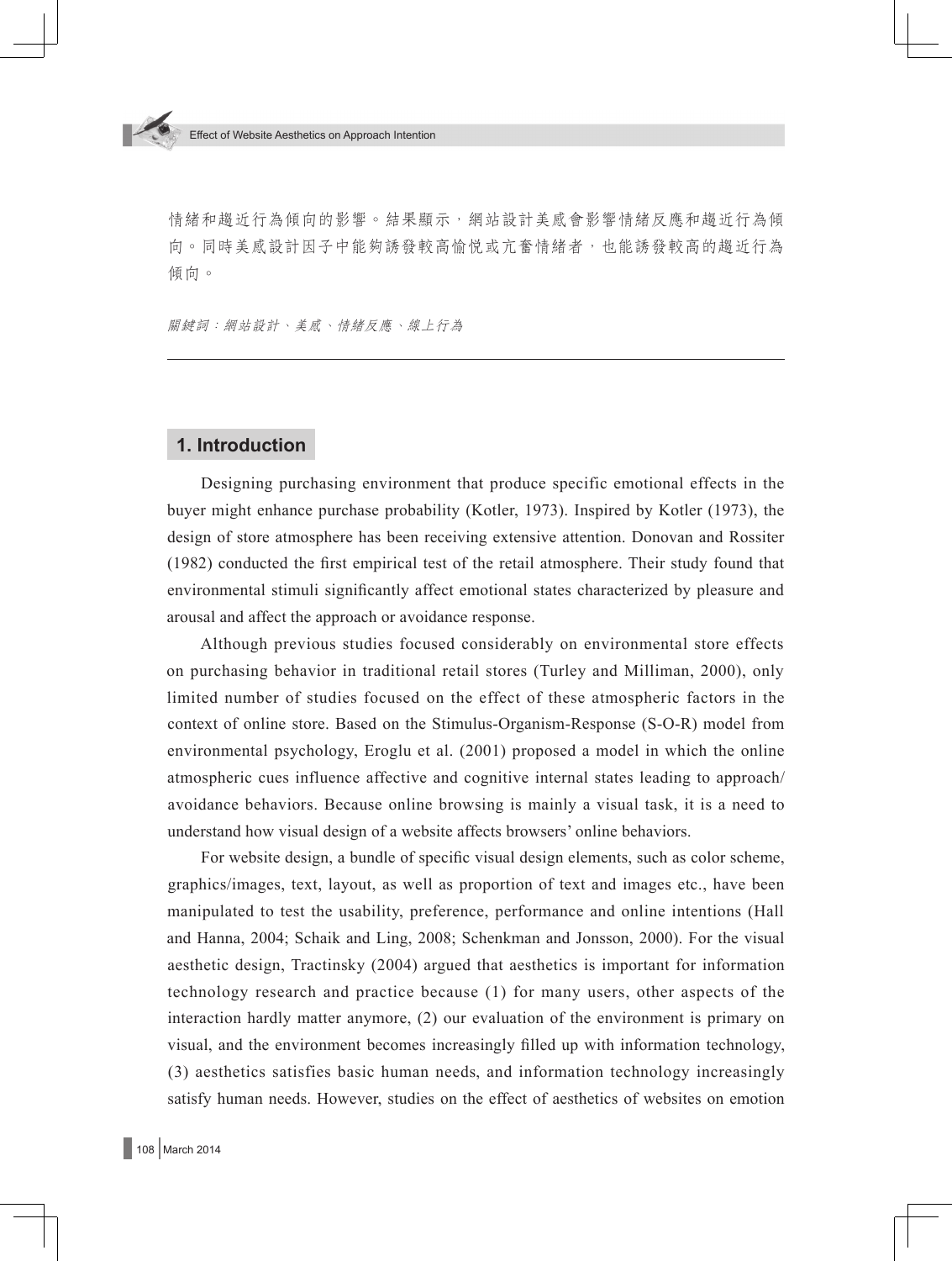and behavior intention seem to be limited. Thus, the issue of aesthetics of website design should receive extensive examination. Accordingly, the purpose of this study is to investigate the effect of website aesthetics on approach/avoidance intention and the mediating role of emotional responses.

## **2. Theoretical background and hypotheses**

### **2.1 Theoretical background**

Since Mehrabian and Russell (1974) introduced a model of human emotion commonly used in marketing studies, a number of studies have applied the model to study store environment (e.g., Donovan and Rossiter, 1982; Eroglu et al., 2001; Sherman et al., 1997). The Mehrabian and Russell's (1974) model (M-R model) is based on S-O-R from environmental psychology. The model claims that the environment (S) leads to approach/avoidance behaviors (R) and that emotional state (O), which are induced by the environmental stimuli, mediates this relation. The model proposes three emotional states, which are pleasure-displeasure, arousal-nonarousal, and dominance-submissiveness. Pleasure-displeasure refers to the degree which a person feel good, joyful, happy or satisfied in the situation; arousal-nonarousal refers to the degree which a person feels excited, stimulated, alert or active in the situation; and dominance-submissive refers to the extent which an individual feels in control of , or free to act in, the situation (Donovan and Rossiter, 1982). In other words, pleasure-displeasure dimension reflects the feelings of happy-unhappy, pleased-annoyed, satisfied-dissatisfied, contented-melancholic, hopefuldespairing, and relaxed-bored. Arousal-non arousal dimension distinguishes the feelings of frenzied-sluggish, jitter-dull, aroused-non aroused, stimulated-relaxed, and excited-calm. The dimension of dominance-submissiveness reflects the extent of feeling influential, in control, important, autonomous or submissive, and passive and lacking control. Although there are three emotional states, which are pleasure, arousal and dominance, in the M-R model, the role of dominance is not a good predictor of approach/avoidance behavior, according to the previous studies (e.g., Donovan and Rossiter, 1982; Donovan et al., 1994; Russell and Pratt, 1980). Therefore, the role of dominance was not investigated in this study.

Previous studies on the effects of atmosphere of a retail store on emotional states, defined in terms of pleasure and arousal, as well as shopping behaviors found that atmosphere of retail can be important and can influence emotional states and shopping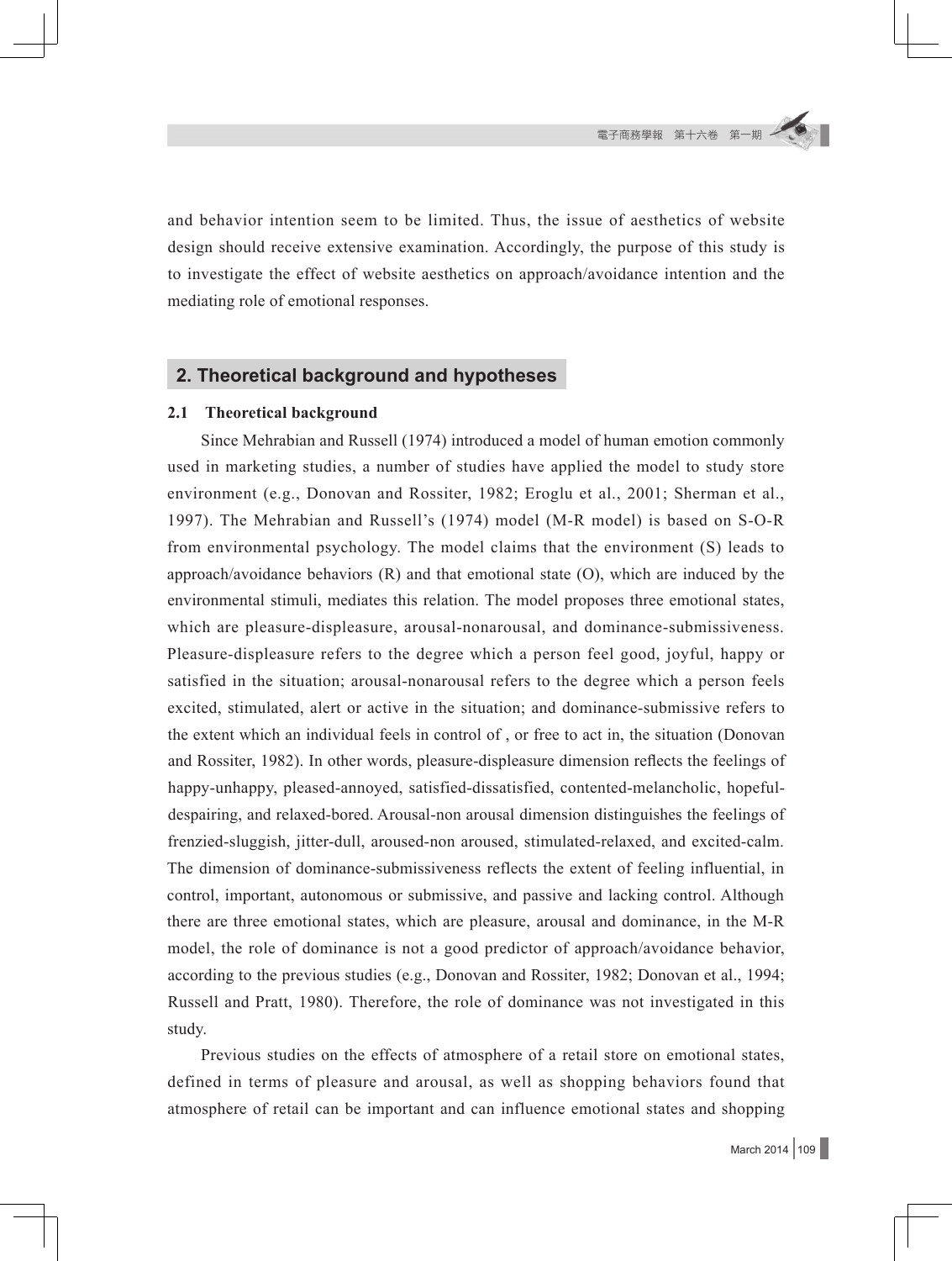

behaviors. Donovan and Rossiter (1982) reported a positive relationship between pleasure and arousal and intention to stay and spend more. In a large-scale cross-sectional field study, Sherman et al. (1997) identified and explored how store environment and emotional states may influence various dimensions of purchase behavior. The results found that consumer's emotions could mediate the purchase process. Although cognitive factors may largely account for store selection and for most planned store purchases, the environment in the store and the emotional states of consumers may be important determinants of purchase behavior. For the online store, Eroglu et al. (2003) showed that emotional states play an intervening role in shopper's attitude, satisfaction, and various approach/avoidance behaviors. Since aesthetics is an important design factor that affects the atmosphere of a website, we believe that M-R model is suitable for measuring the effect of aesthetic design of a website on approach/avoidance behavior.

#### **2.2 Website aesthetics, emotion and approach/avoidance intention**

Considering the aesthetics of a website, Lavie and Tractinsky (2004) concluded that users' perception of website aesthetics consists of two main dimensions, which are termed 'classical aesthetics' and 'expressive aesthetics'. The classical aesthetics dimension emphasizes orderly and clear design and relates to many design rules advocated by usability experts. The expressive aesthetics dimension represents designers' creativity, originality, and the ability to break design convention.

Based on Lavie and Tractinsky's (2004) two dimensions aesthetic perception of a website, three types of aesthetic websites, which were classical, expressive and low aesthetic websites, were used in the present study. For the classical aesthetic website, the perceived classical aesthetic score was significantly higher than expressive aesthetic website and low aesthetic website. On the other hand, the perceived expressive aesthetic score for expressive aesthetic website was significantly higher than classical aesthetic website and low aesthetics website. However, for the low aesthetic website, both the perceived classical and expressive aesthetic scores were relatively lower than the classical aesthetic website and expressive aesthetic website, respectively.

Aesthetic design product can affect states of emotion through sensory pleasure. Bloch (1995) argued that aesthetic responses engage attention and induce strong positive emotions from the design and sensory properties of the product. In addition, Tzou and Lu (2009) found that aesthetic facet is the vital determinant to acceptance intention for the fashion technology product. Concerning online store, Lavie and Tractinsky (2004)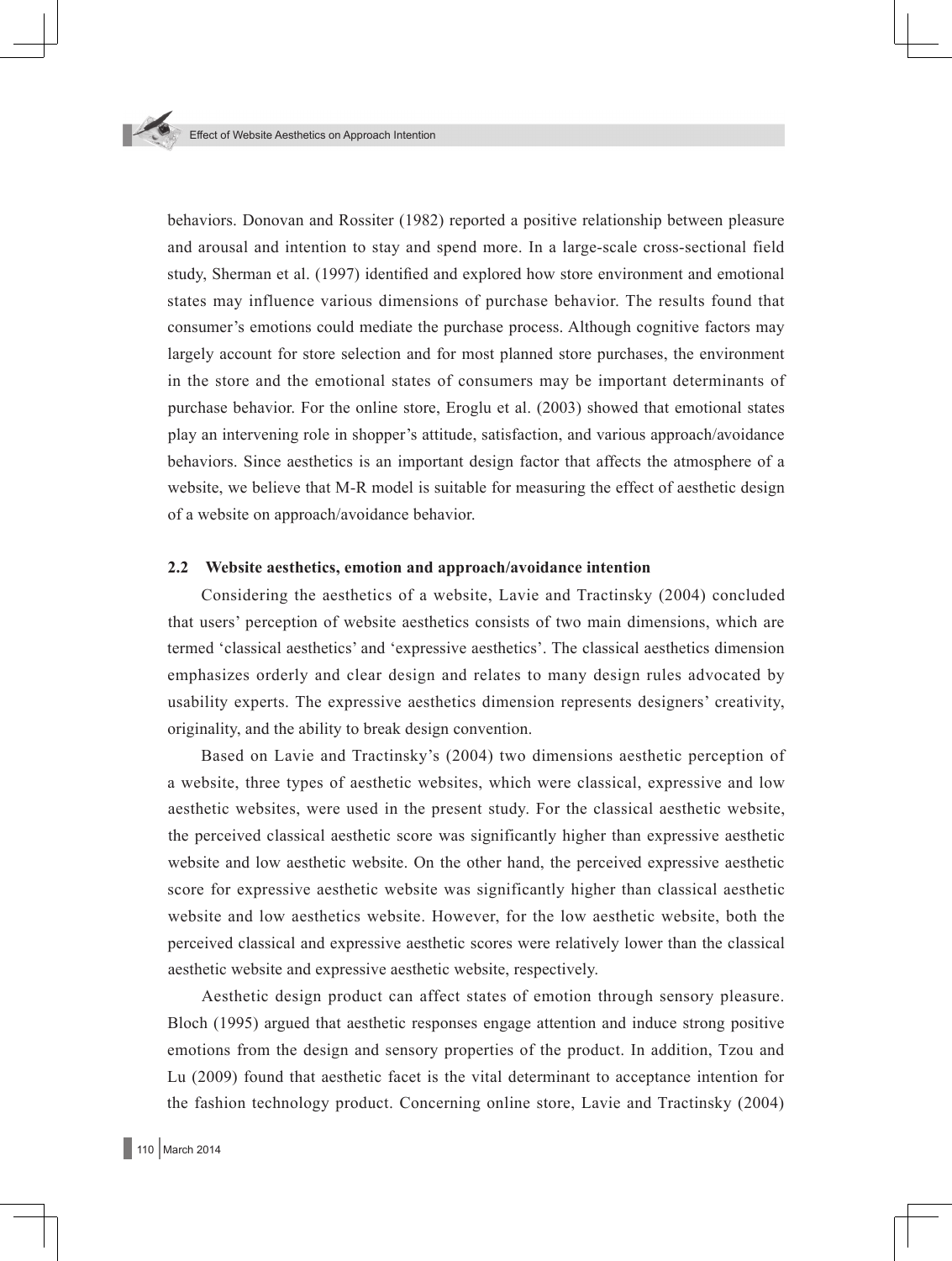speculated the strong positive correlation between aesthetic dimensions and emotional states. They argued that the pleasant/unpleasant dimension seems to correspond more to high/low levels of classical aesthetics, respectively, while the arousal dimension corresponds more to levels of expressive aesthetics.

In addition, Fiore et al. (2005) investigated the relationships among hedonic value, emotional states, consumer characteristics, and response toward apparel websites that featured by image interactivity. The results revealed positive relations among hedonic value, pleasure, and arousal. In their study, the image interactivity-featured websites were considered as creativity, originality, and breaking design convention. These features are elements describing expressive aesthetics of a website in the present study. Because expressive aesthetics creates more hedonic value, we assume that expressive aesthetics of website can produce not only arousal, but also pleasant emotion. In contrast to the expressive aesthetics, classical aesthetics relates to conventional design notions, which are expected to arouse a peaceful emotional state that may not induce higher arousal response. Accordingly, we can infer the following hypotheses:

- H1: Classical and expressive aesthetics of websites induce higher pleasant emotion compared to low aesthetics.
- H2: Expressive aesthetics of website induce higher arousal emotion compared to classical and low aesthetics of website.

Mehrabian and Russell (1974) suggested that shoppers react to an environmental situation in one of the two ways, approach or avoidance. Approach behavior is a positive reaction to an environment, such as a desire to stay and to explore it. Avoidance behavior reflects negative response, such as refusing to stay or explore it. Considering an online environment, Eroglu et al. (2003) suggested four items representing approach/avoidance intention, which assess time spent on the site, enjoyment exploring it, intended approach or avoidance of the site, and intention to avoid looking around. Because of the similar environmental stimuli, the present study adopted the measures of approach/avoidance intention suggested by Eroglu et al. (2003).

According to Sherman et al. (1997), store environment and emotional states may be important determinants of purchase intention. In the online context, after a critical review of online consumer behavior, Cheung et al. (2005) inferred that the medium characteristics such as web design will influence behavior intention. Furthermore, in a study of webpage design on readability, retention, aesthetics and behavioral intention, Hall and Hanna (2004)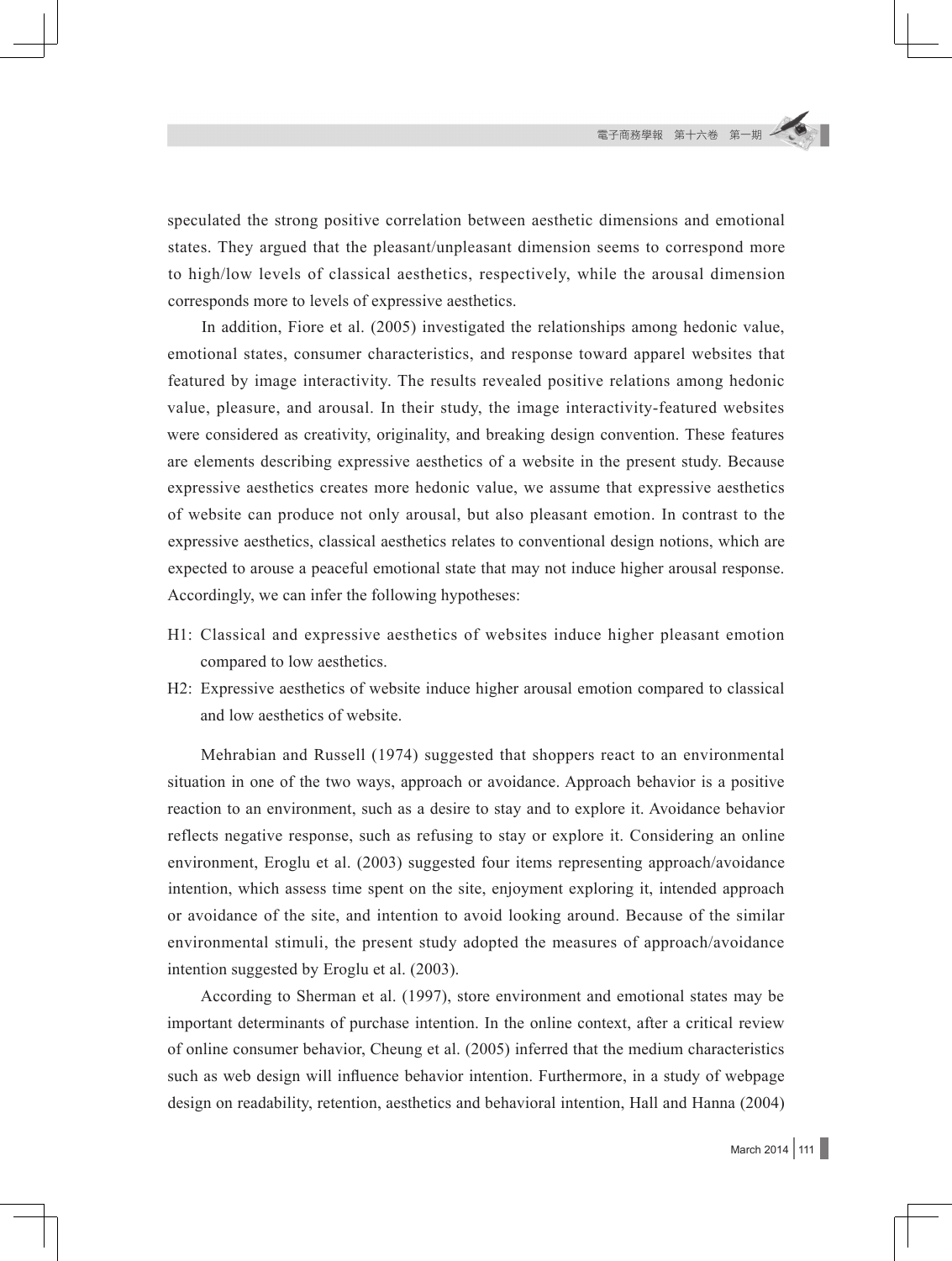

found that preferred color led to higher ratings of aesthetic quality and purchase intention, and ratings of aesthetic quality were significantly related to purchase intention. These findings seem to indicate that the online environmental factor such as design aesthetics of website may affect behavior intention. Therefore we speculate that:

H3: High classical and expressive aesthetics of websites produce higher approach intention than low aesthetics of website.

### **2.3 Emotion as mediator on approach/avoidance intention**

Researchers have reported the mediating role of pleasure and arousal states in approach/avoidance behavior for both brick-and-mortar retail and online store environments (Donovan and Rossiter, 1982; Eroglu et al., 2003; Gilboa and Rafaeli, 2003; Sherman et al., 1997). Donovan and Rossiter (1982) found that shoppers exhibited more approach tendencies with higher pleasure and arousal. Eroglu et al. (2003) reported that shoppers who experienced higher pleasure and higher arousal had higher approach tendencies. Accordingly, we proposed the following hypothesis:

- H4: Pleasure emotion will mediate the relationships of aesthetics of website and approach/ avoidance intention.
- H5: Arousal emotion will mediate the relationships of aesthetics of website and approach/ avoidance intention.

Figure 1 shows the study model. The model suggests that pleasant and arousal states mediate approach/avoidance intention. Furthermore, the environmental stimulus, namely aesthetics, influences the emotional states and approach/avoidance intention.

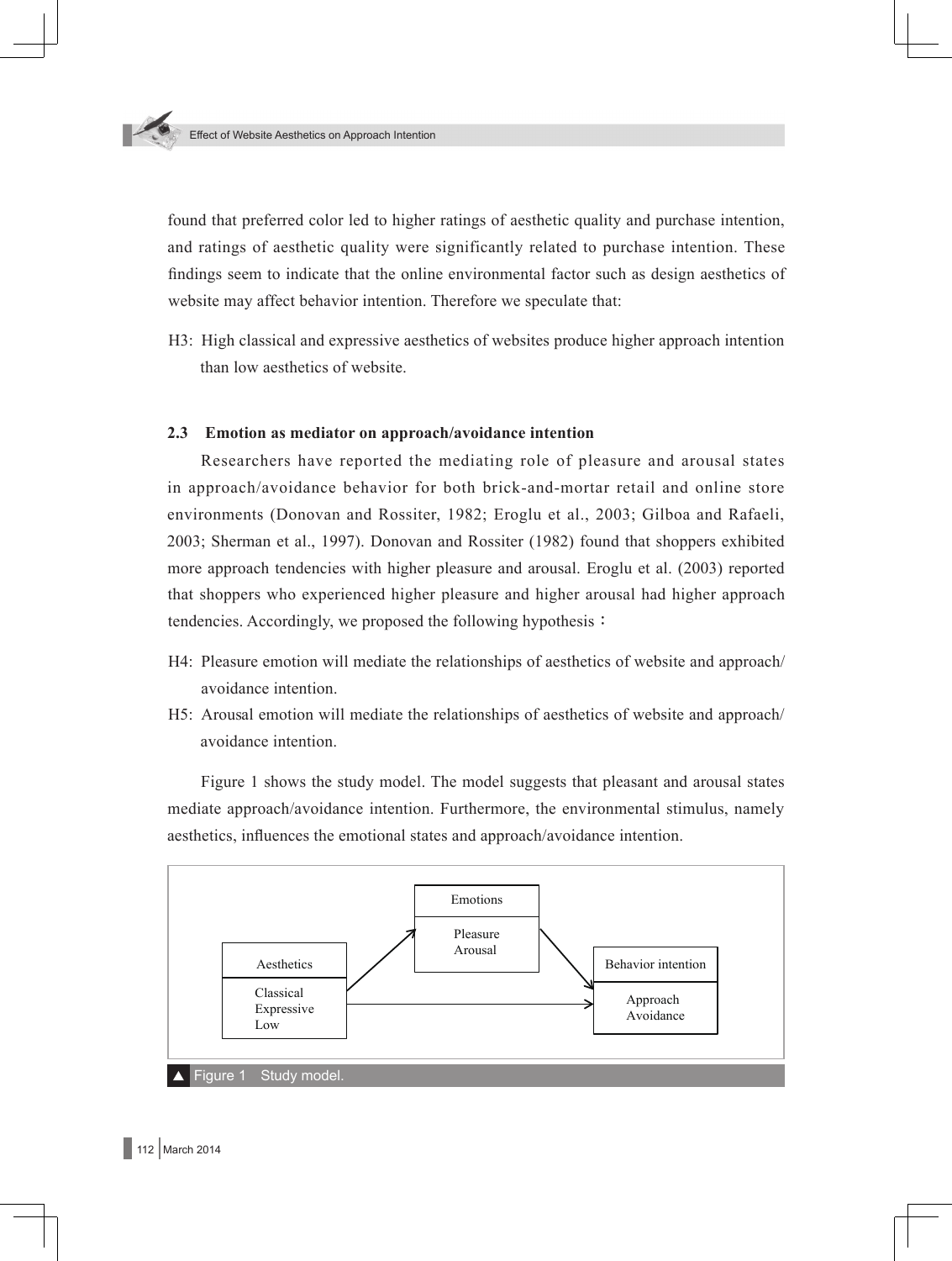## **3. Method**

For the purpose of the present study, a pre-test was conducted to evaluate the selection of aesthetic websites as experimental stimuli. Then, the formal study was carried out to investigate the effect of website aesthetics on approach/avoidance intention.

### **3.1 Pre-test**

An initial pool of 10 websites selected from Taiwanese websites was investigated to extract the experimental websites. Overall, 30 subjects completed the website aesthetics scale proposed by Lavie and Tractinsky (2004) measured on a 7-point scale ranging from (1) 'strongly disagree' to (7) 'strongly agree' to evaluate aesthetics of the websites. The scale consists of two dimensions, which are classical aesthetics and expressive aesthetics. The classical aesthetics comprises adjectives such as clear, clean, pleasant, aesthetic and symmetrical; and the expressive aesthetics comprises adjectives such as original, fascinating, sophisticated, use of special effect, and creative. According to the perceived levels of classical and expressive aesthetics of the ten websites, three Taiwanese websites, which represent classical, expressive, and low aesthetics show in Figure 2, (a), (b) and (c), respectively, were selected from the pre-test as stimuli.

The criteria for the level combination of website aesthetics are as follows: for the classical aesthetic website, the perceived score of classical aesthetics was highest among the initial pool of websites and significantly higher than the other websites. Similar criteria, except the perceived score was expressive aesthetics, were adopted for the selection of the website with expressive aesthetics. The website that both perceived classical and expressive aesthetic scores were significantly lower than the other websites was selected as the low aesthetic website.

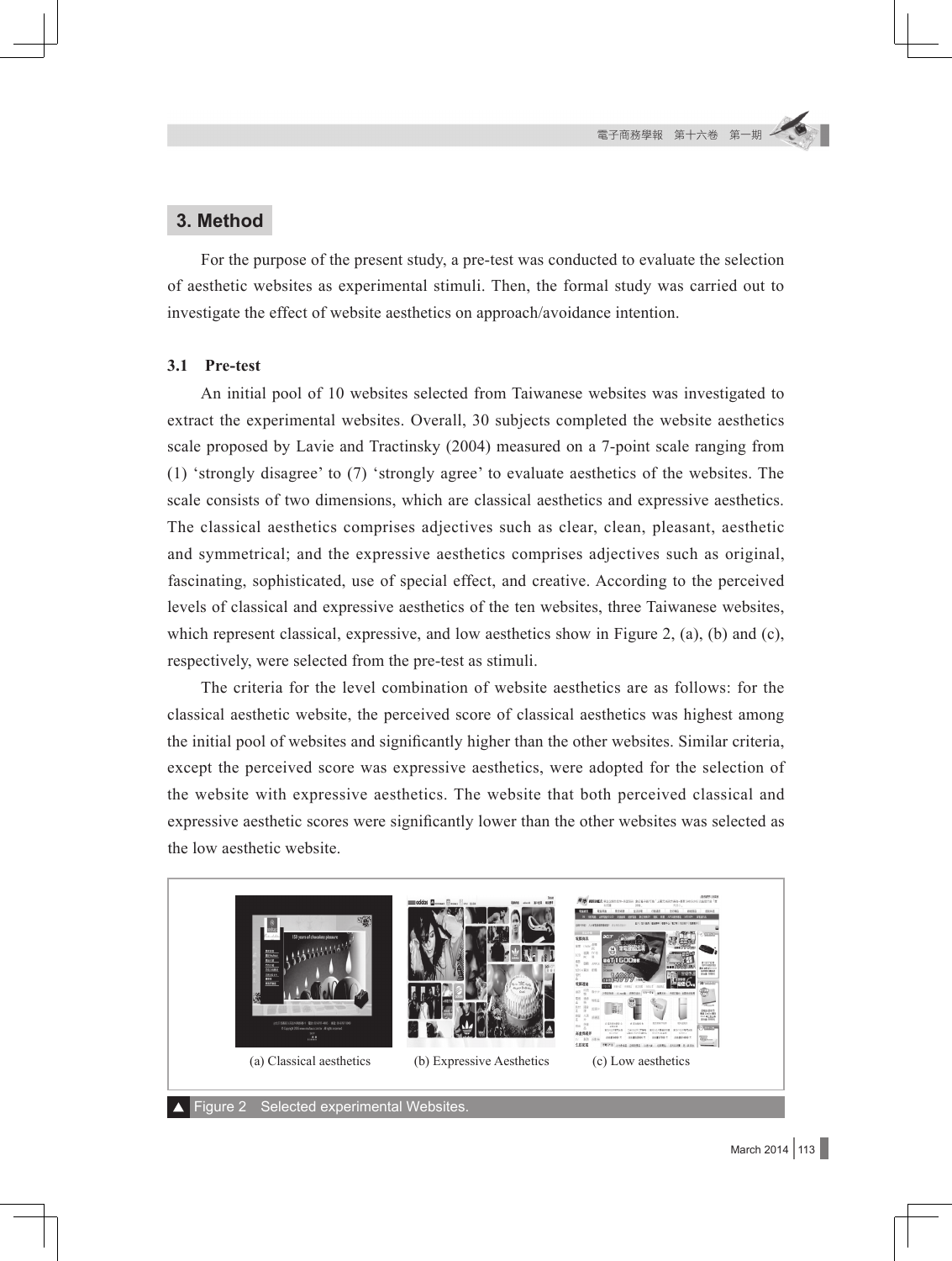### **3.2 Manipulation checks**

Table 1 shows the results of the pre-test for the selection of aesthetic websites. The subjects assessed the perceived classical aesthetics of the three selected websites showing significant difference (F(2, 87)=15.25, p<0.01,  $\eta^2$ =0.260). The results indicated that perceived classical aesthetics was significantly higher for the classical aesthetic website compared to the expressive and the low aesthetic websites. On the other hand, expressive aesthetics of the three selected websites showed significant difference ( $F(2, 87) = 16.55$ ,  $p<0.01$ ,  $\eta^2=0.276$ ). The results revealed that the expressive aesthetic website produced higher perceived expressive aesthetics compared to the classical and the low aesthetic websites. In addition, perceived expressive aesthetics was much higher for the classical aesthetic website compared to the low aesthetic website. In sum, the three selected websites could, according to the analyses, represent three manipulated levels of website aesthetics, which are classical, expressive, and low aesthetics of website.

| Table 1<br>Descriptive statistics of perceived aesthetics for selected websites (n=30). |                             |           |                  |            |           |                  |
|-----------------------------------------------------------------------------------------|-----------------------------|-----------|------------------|------------|-----------|------------------|
| Website<br>Aesthetics                                                                   | <b>Perceived Aesthetics</b> |           |                  |            |           |                  |
|                                                                                         | Classical                   |           |                  | Expressive |           |                  |
|                                                                                         | Mean                        | <b>SD</b> | Tukey's Grouping | Mean       | <b>SD</b> | Tukey's Grouping |
| Classical                                                                               | 28.13                       | 0.93      | A                | 21.10      | 1.20      | B                |
| Expressive                                                                              | 21.10                       | 1.57      | B                | 26.47      | 1.28      | A                |
| Low                                                                                     | 19.43                       | 0.94      | B                | 16.93      | 1.04      |                  |

The different grouping letters indicate that means are significantly different using Tukey's Studentized Range test at  $\alpha$ =0.05.

### **3.3 Subjects**

Overall, 116 graduate and undergraduate students who were recruited from National United University in Taiwan participated in the formal experiment. There were 40 males and 76 females, and their ages ranged from 18 to 26 years old. Fifteen subjects did not have the experience with online purchasing. More than 56.9% of the subjects surf the internet for more than 4 hrs. on average per day. All the subjects were rewarded a gift of NT\$ 120 for their participation.

### **3.4 Apparatus**

The formal experiment was conducted in a computer laboratory with controlled ambient lighting and temperature. Each of the PCs was equipped with 2.4 GHz CPU and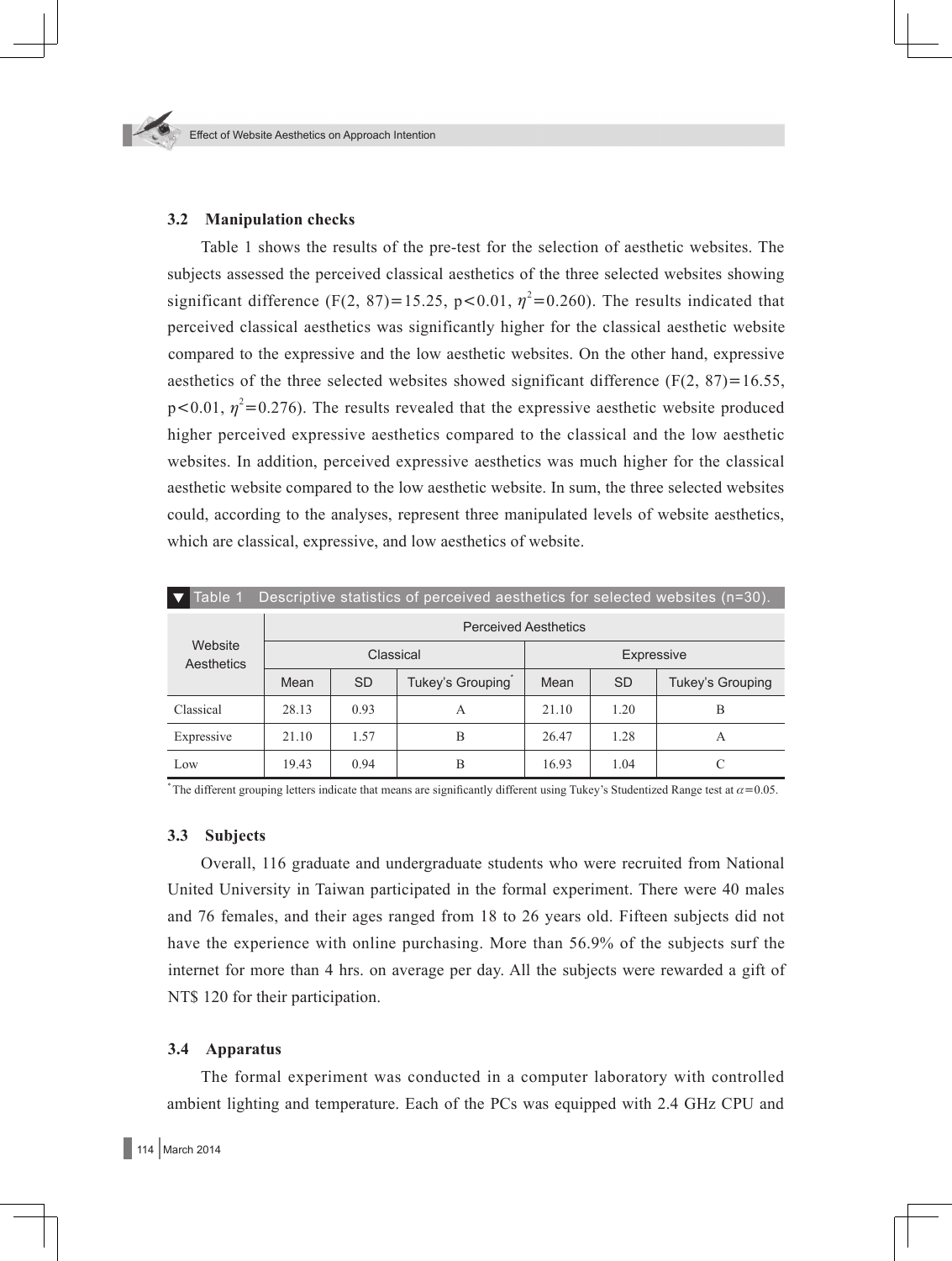17-inch screen with the resolution of  $1280 \times 1024$ .

#### **3.5 Design**

This study is a repeated measure design. The experimental factor is website aesthetics with three levels which are classical, expressive, and low aesthetics. Subjects were randomly assigned to one of the three experimental orders and each subject had to experience three aesthetic websites in a counter balance arrangement.

Mehrabian and Russell's (1974) 12-item semantic differential scale was slightly modified to measure emotional responses to online store context. The items on the emotion scale were presented as bipolar statements (e.g., happy-unhappy) measured on a 7-point scale. The pleasure dimension of emotion scale comprises happy-unhappy, pleasedannoyed, satisfied-unsatisfied, contented-melancholic, hopeful-despairing, and relax-bored. The arousal dimension comprises stimulated-relaxed, excited-calm, frenzied-sluggish, jittery-dull, wide awake-sleepy, and aroused-unaroused.

Eroglu et al.'s (2003) semantic differential items measured on a 7-point scale was employed to measure approach/avoidance intention. The scale consists of 'How much time would you like to spend on this website? Lots of time/Very little time,' 'Once at the site, how much did you enjoy exploring around? Enjoy exploring/didn't enjoy exploring,' 'Would you like to either approach or avoid this particular site while shopping? Approach/ Avoid,' and 'Would you avoid looking around or exploring the site? Approach/Avoid'.

#### **3.6 Procedure**

Subjects browsed three websites with classical aesthetics, expressive aesthetics, and low aesthetics, respectively, in a counter balance sequence. Subjects were instructed to browse the experimental website for three minutes as if they were planning to purchase from the site. After browsing the website for three minutes, subjects were asked to finish the emotion and approach/avoidance intention scales according to their impression of the website they browsed for no longer than five mins. When subjects completed the scales, they repeated the same procedure for the second and third websites until they completed all the three sessions.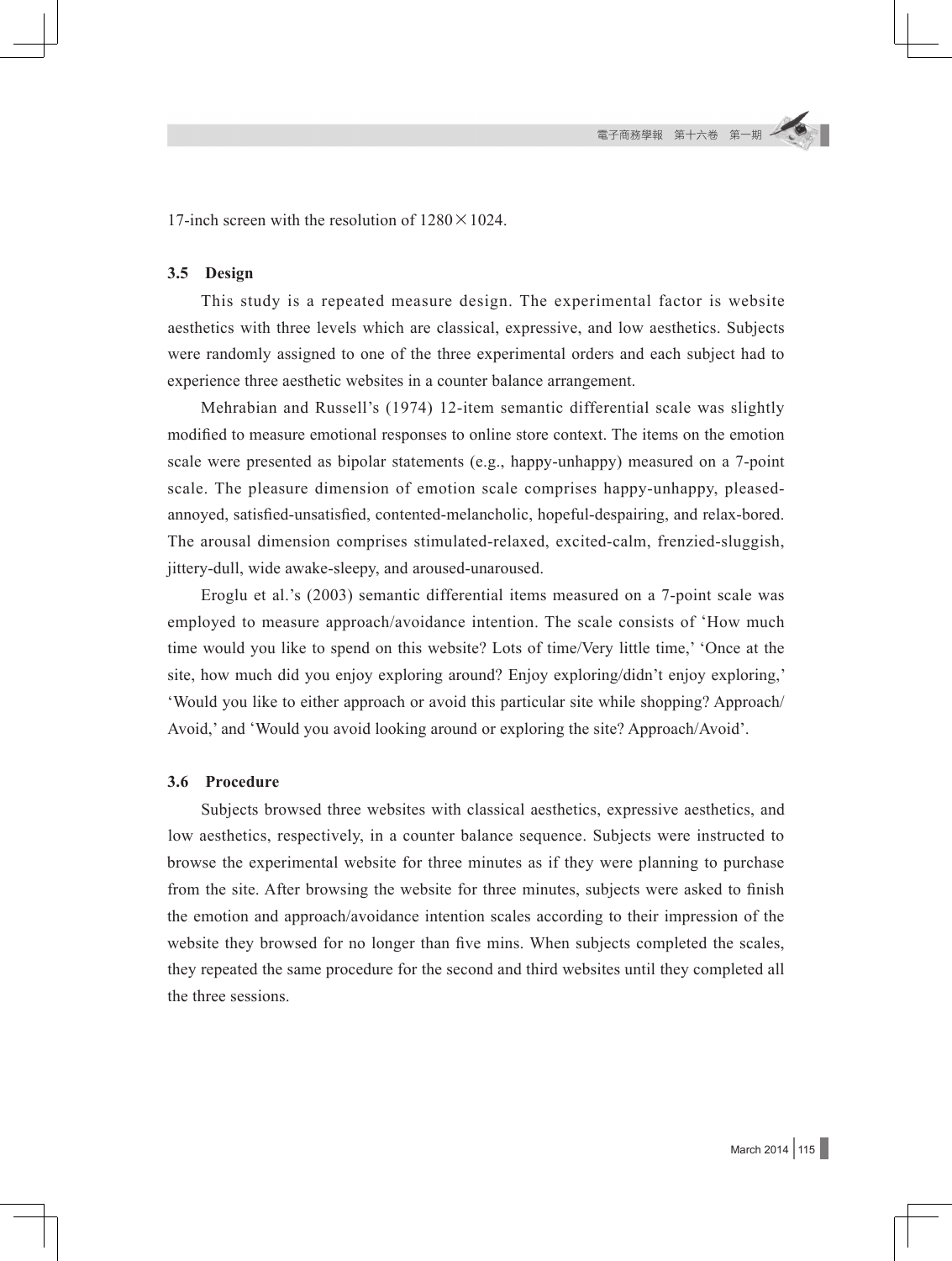## **4. Results and discussion**

The purpose of this study is to investigate the effect of website aesthetics on emotional responses, approach/avoidance intention and the mediating effect of emotional responses on the approach/avoidance intention. Descriptive statistics for the dependent measures across different experimental conditions was analyzed. Analysis of variance (ANOVA) was employed to analyze effect of website aesthetics on dependent measures, and eta squared  $(\eta^2)$  was used to estimate the effect size. Tukey's post hoc test was used as a follow up to significant main effects. In addition, Baron and Kenny's (1986) procedure was employed to examine the mediate role of pleasure and arousal on approach/avoidance intention.

#### **4.1 Scales validity and reliabilities**

Confirmatory factor analysis (CFA) was used to test the convergent validity and discriminant validity of the constructs of classical aesthetics, expressive aesthetics, pleasure, arousal and approach/avoidance intention. A series of scale purification processes were carried out to delete items that did not meaningfully load on the respective construct and those did not highly correlated to the other items that measure the same construct. Table 2 shows that after purification, most of factor loadings are higher than 0.7 and significant  $(p<0.01)$  for the constructs except two of arousal items and one of classical aesthetics item which are a little bit lower than 0.7 but higher than 0.61. In addition, all the constructs' AVE (average variance extracted) are higher than 0.5. Therefore, we consider all the constructs meet the criteria for convergent validity (Anderson and Gerbing, 1988).

The inter-construct correlations were used to test the discriminant validity. Table 3 shows that all the constructs have stronger correlations with their own measures than the other constructs. Moreover, all the correlations between constructs are less than the square root value of AVEs which are appeared in the diagonal of the table showing the discriminant validity (Fornell and Larcker, 1981). Finally, all the Cronbach's  $\alpha$  of the constructs are higher than 0.7 representing high internal reliability of each items used in each of the constructs.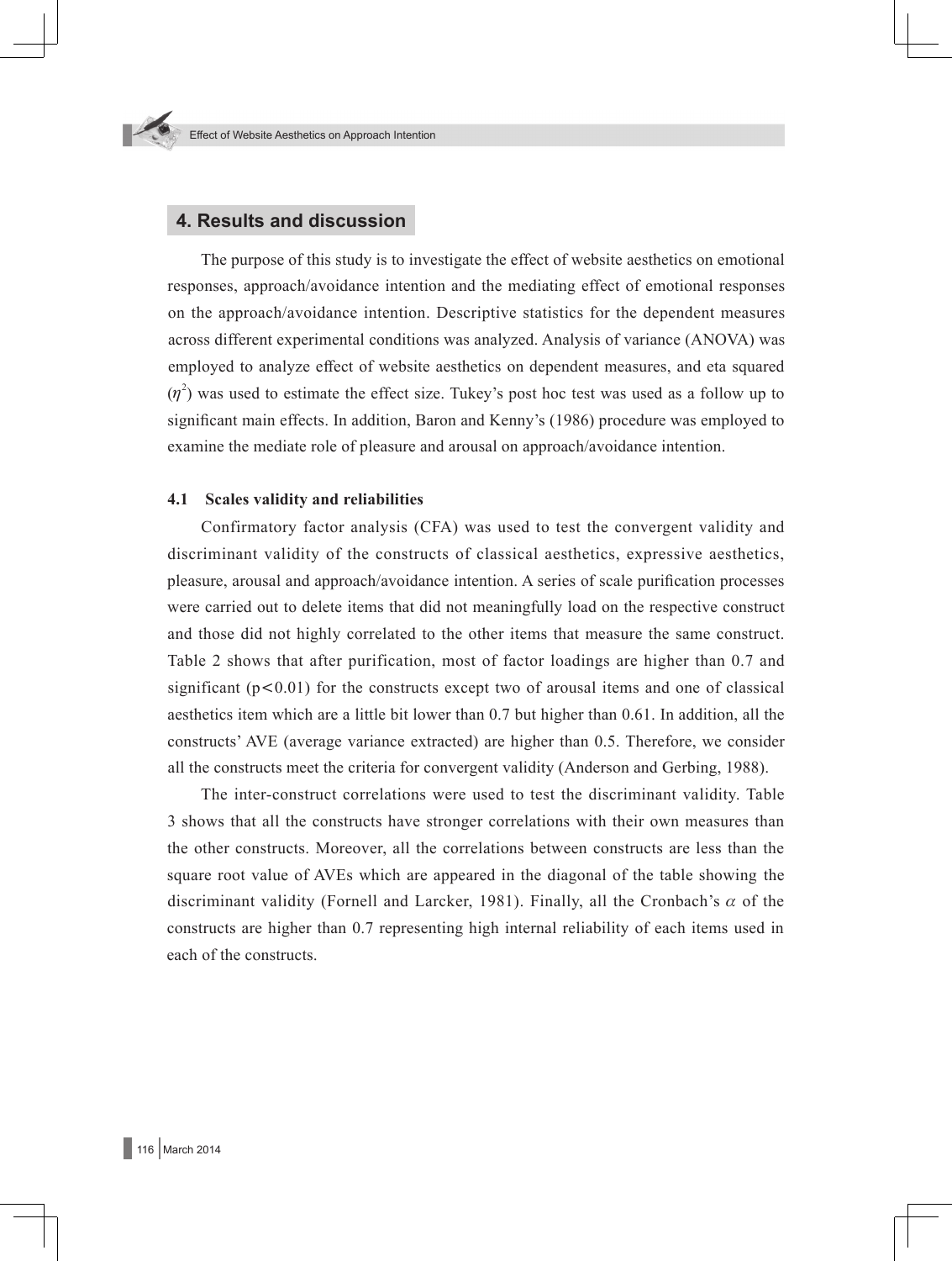٠

| Table 2<br>Results of construct purification. |                                                                                    |                                                                                                                                                              |                     |                  |  |  |  |
|-----------------------------------------------|------------------------------------------------------------------------------------|--------------------------------------------------------------------------------------------------------------------------------------------------------------|---------------------|------------------|--|--|--|
| Construct                                     | Question item                                                                      | Factor<br>Loading                                                                                                                                            | Cronbach's $\alpha$ | AVE <sup>a</sup> |  |  |  |
|                                               | aesthetic                                                                          | 0.87                                                                                                                                                         |                     | 0.69             |  |  |  |
| Classical<br>aesthetics                       | pleasant                                                                           | 0.94                                                                                                                                                         | 0.85                |                  |  |  |  |
|                                               | clean                                                                              | 0.66<br>0.95<br>0.81<br>0.82<br>0.87<br>0.91<br>0.88<br>0.87<br>0.89<br>0.84<br>0.78<br>0.75<br>0.70<br>0.88<br>0.68<br>0.61<br>0.70<br>0.93<br>0.91<br>0.90 |                     |                  |  |  |  |
| Expressive<br>aesthetics                      | creative                                                                           |                                                                                                                                                              |                     | 0.75             |  |  |  |
|                                               | fascinating                                                                        |                                                                                                                                                              |                     |                  |  |  |  |
|                                               | use of special effect                                                              |                                                                                                                                                              | 0.92                |                  |  |  |  |
|                                               | original                                                                           |                                                                                                                                                              |                     |                  |  |  |  |
|                                               | happy-unhappy                                                                      |                                                                                                                                                              |                     |                  |  |  |  |
|                                               | pleased-annoyed                                                                    |                                                                                                                                                              |                     |                  |  |  |  |
|                                               | satisfied-unsatisfied                                                              |                                                                                                                                                              |                     |                  |  |  |  |
|                                               | contented-melancholic                                                              |                                                                                                                                                              | 0.95                | 0.74             |  |  |  |
|                                               | hopeful-despairing                                                                 |                                                                                                                                                              |                     |                  |  |  |  |
| Pleasure                                      | relax-bored                                                                        |                                                                                                                                                              |                     |                  |  |  |  |
| Arousal                                       | excited-calm                                                                       |                                                                                                                                                              |                     | 0.53             |  |  |  |
|                                               | frenzied-sluggish                                                                  |                                                                                                                                                              |                     |                  |  |  |  |
|                                               | jittery-dull                                                                       |                                                                                                                                                              | 0.83                |                  |  |  |  |
|                                               | wide awake-sleepy                                                                  |                                                                                                                                                              |                     |                  |  |  |  |
|                                               | aroused-unaroused                                                                  |                                                                                                                                                              |                     |                  |  |  |  |
| Approach/<br>avoidance<br>intention           | How much time would you like to spend on this<br>website?                          |                                                                                                                                                              |                     | 0.74             |  |  |  |
|                                               | Once at the site, how much did you enjoy<br>exploring around?                      |                                                                                                                                                              |                     |                  |  |  |  |
|                                               | Would you like to either approach or avoid this<br>particular site while shopping? |                                                                                                                                                              | 0.90                |                  |  |  |  |
|                                               | Would you avoid looking around or exploring the<br>site?                           |                                                                                                                                                              |                     |                  |  |  |  |

a Average variance extracted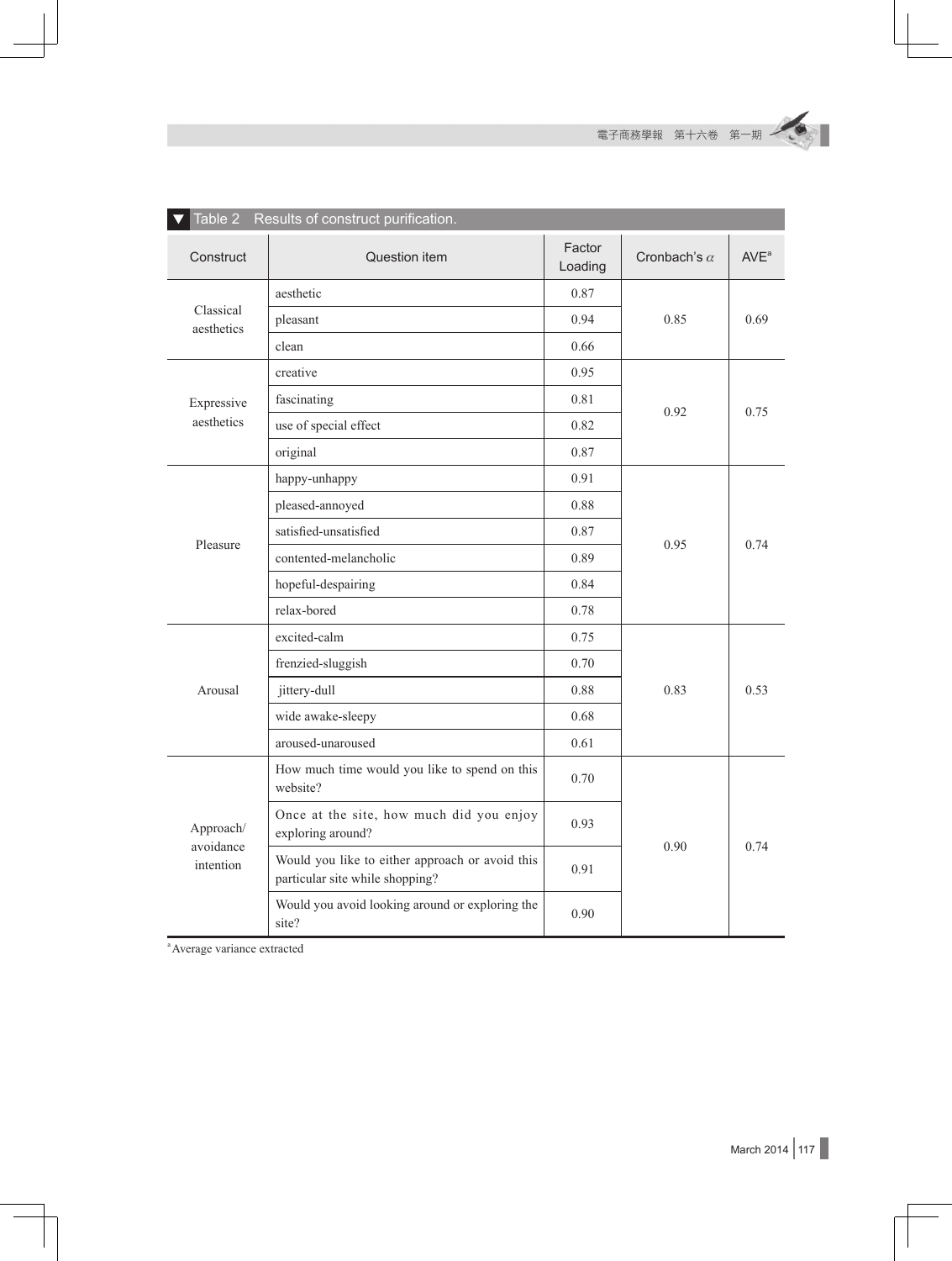| Inter-construct correlation matrix.<br>Table 3 |                                 |                         |                          |          |         |  |
|------------------------------------------------|---------------------------------|-------------------------|--------------------------|----------|---------|--|
|                                                | Approach/Avoidance<br>intention | Classical<br>aesthetics | Expressive<br>aesthetics | Pleasure | Arousal |  |
| Approach/Avoidance intention                   | 0.863                           |                         |                          |          |         |  |
| Classical aesthetics                           | 0.595                           | 0.830                   |                          |          |         |  |
| Expressive aesthetics                          | 0.479                           | 0.746                   | 0.864                    |          |         |  |
| Pleasure                                       | 0.821                           | 0.825                   | 0.559                    | 0.862    |         |  |
| Arousal                                        | 0.612                           | 0.472                   | 0.431                    | 0.609    | 0.729   |  |

Note: Values shown in the main diagonal represent the square root of AVE.

## **4.2 Effect of website aesthetics on emotional states and approach/avoidance intention**

Table 4 shows descriptive statistics for the dependent measures across different experimental conditions. In addition, ANOVA tests were performed to analyze the effect of website aesthetics on pleasure, arousal responses and approach/avoidance intention. The results, as shown in Table 5, indicate that website aesthetics has significant effect on pleasure (F(2, 230)=35.47, p<0.01,  $\eta^2$ =0.236), arousal (F(2, 230)=16.46, p<0.01,  $\eta^2$ =0.125) and approach/avoidance intention (F2, 230)=7.83, p<0.01,  $\eta^2$ =0.064).

| Table 4<br>Descriptive statistics of dependent measures (n=116). |                    |            |               |  |  |
|------------------------------------------------------------------|--------------------|------------|---------------|--|--|
| Dependent Variable                                               | Website aesthetics |            |               |  |  |
|                                                                  | Classical          | Expressive | Low           |  |  |
| Pleasure                                                         |                    |            |               |  |  |
| Mean                                                             | 34.85              | 32.49      | 28.33         |  |  |
| <b>SD</b>                                                        | 5.95               | 7.02       | 6.99          |  |  |
| Tukey's Grouping*                                                | A                  | B          | $\mathcal{C}$ |  |  |
| Arousal                                                          |                    |            |               |  |  |
| Mean                                                             | 20.30              | 21.98      | 18.73         |  |  |
| <b>SD</b>                                                        | 5.06               | 5.58       | 5.44          |  |  |
| Tukey's Grouping                                                 | B                  | A          | $\mathcal{C}$ |  |  |
| Approach intention                                               |                    |            |               |  |  |
| Mean                                                             | 20.52              | 20.43      | 17.98         |  |  |
| <b>SD</b>                                                        | 5.29               | 5.80       | 5.90          |  |  |
| Tukey's Grouping                                                 | А                  | A          | B             |  |  |

The different grouping letters indicate that means are significantly different using Tukey's Studentized Range test at  $\alpha$ =0.05.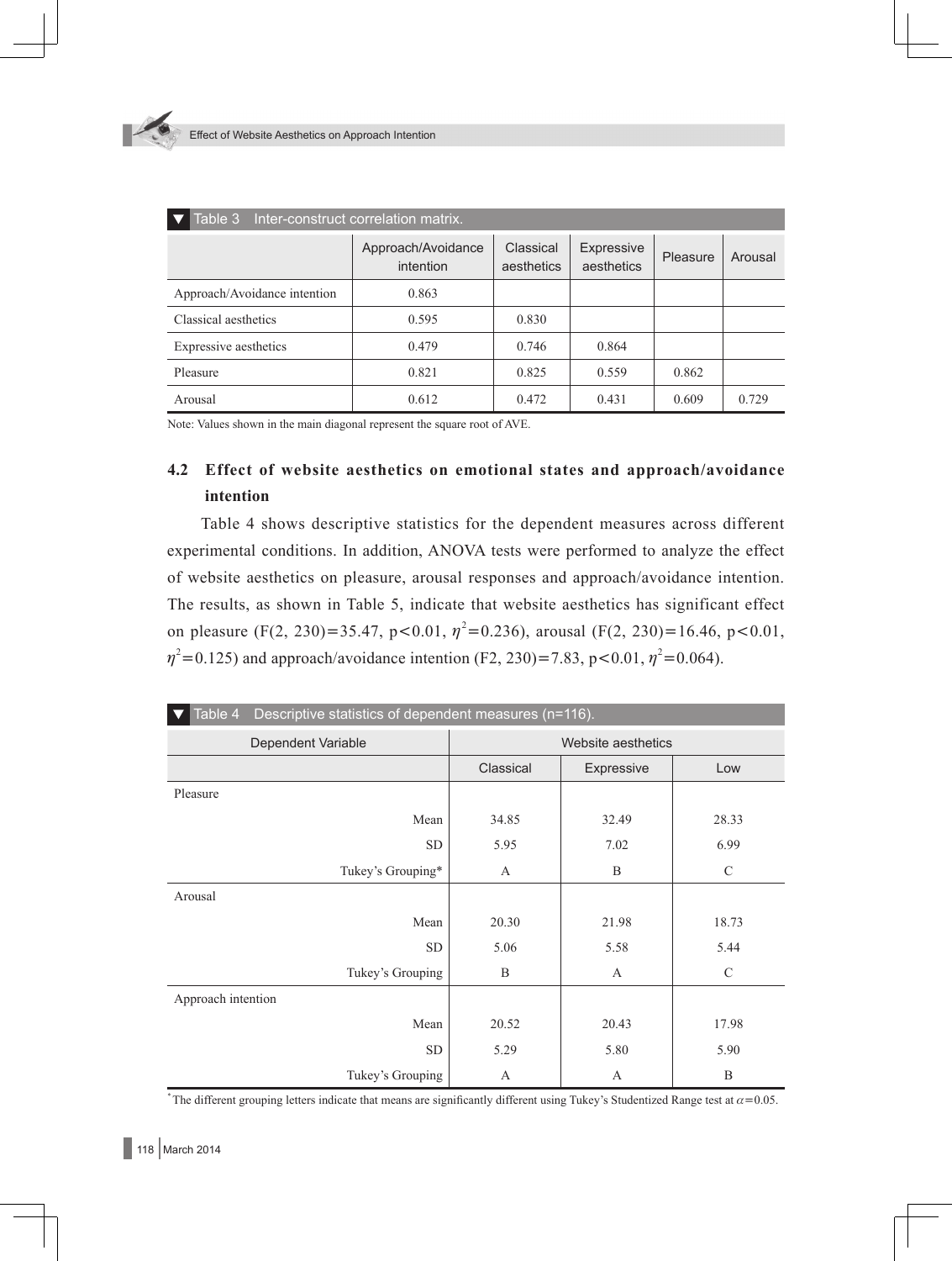| Table 5. ANOVA and mediation analysis |                                 |                                 |                                |                                    |  |  |
|---------------------------------------|---------------------------------|---------------------------------|--------------------------------|------------------------------------|--|--|
| Source                                | ANOVA:                          | ANOVA:                          | ANOVA:                         | ANCOVA:                            |  |  |
|                                       | Pleasure                        | Arousal                         | Approach/<br>Avoidance         | Approach/<br>Avoidance             |  |  |
| Web aesthetics(W)                     | $F(2, 230)=35.47$ <sup>**</sup> | $F(2, 230)=16.46$ <sup>**</sup> | $F(2, 230)=7.83$ <sup>**</sup> | $F(2, 228)=6.59$ <sup>**</sup>     |  |  |
| Covariates:                           |                                 |                                 |                                |                                    |  |  |
| Pleasure                              |                                 |                                 |                                | $F(1, 228) = 187.23$ <sup>**</sup> |  |  |
| Arousal                               |                                 |                                 |                                | $F(1, 228) = 22.63$ <sup>**</sup>  |  |  |

\*\*  $P < 0.01$ .

For the pleasure dimension, the post hoc test reveals that the websites with classical aesthetics (m=34.85, SD=5.95) and with expressive aesthetics (m=32.44, SD=7.02) produces higher pleasure compared to low aesthetic website  $(m=28.33, SD=6.99)$ . The results support H1 that the websites with classical and with expressive aesthetics induces higher pleasure compare to the low aesthetic website. However, result also shows that pleasure of the website with classical aesthetics significantly higher than the website with expressive aesthetics.

For the arousal, the post hoc test reveals that the website with expressive aesthetics  $(m=21.98, SD=5.58)$  induces higher arousal compared to the websites with classical  $(m=20.30, SD=5.06)$  and with low  $(m=18.73, SD=5.44)$  aesthetics. The hypothesis H2 is supported by the results that the website with expressive aesthetics produces higher arousal compared to the websites with classical and with low aesthetics. However, result also reveals that arousal of the website with classical significantly higher than the website with low aesthetics.

The findings support the model proposed by Porat and Tractinsky (2008) that website aesthetics influences consumers' affective states. Furthermore, the results evidence the speculation of Lavie and Tractinsky (2004) who argued that website with higher level of classical aesthetics evokes higher level of pleasure, and website with higher level of expressive aesthetics evokes higher level of arousal. However, Lavie and Tractinsky (2004) indicated that the correlation between pleasure and classical aesthetics was somewhat higher than that between pleasure and expressive aesthetics. This might explain why the classical aesthetic website produces higher pleasure than the expressive aesthetic website in the present study. On the other hand, Lavie and Tractinsky (2004) argued that arousal state corresponds to levels of perceived expressive aesthetics. In the present study, the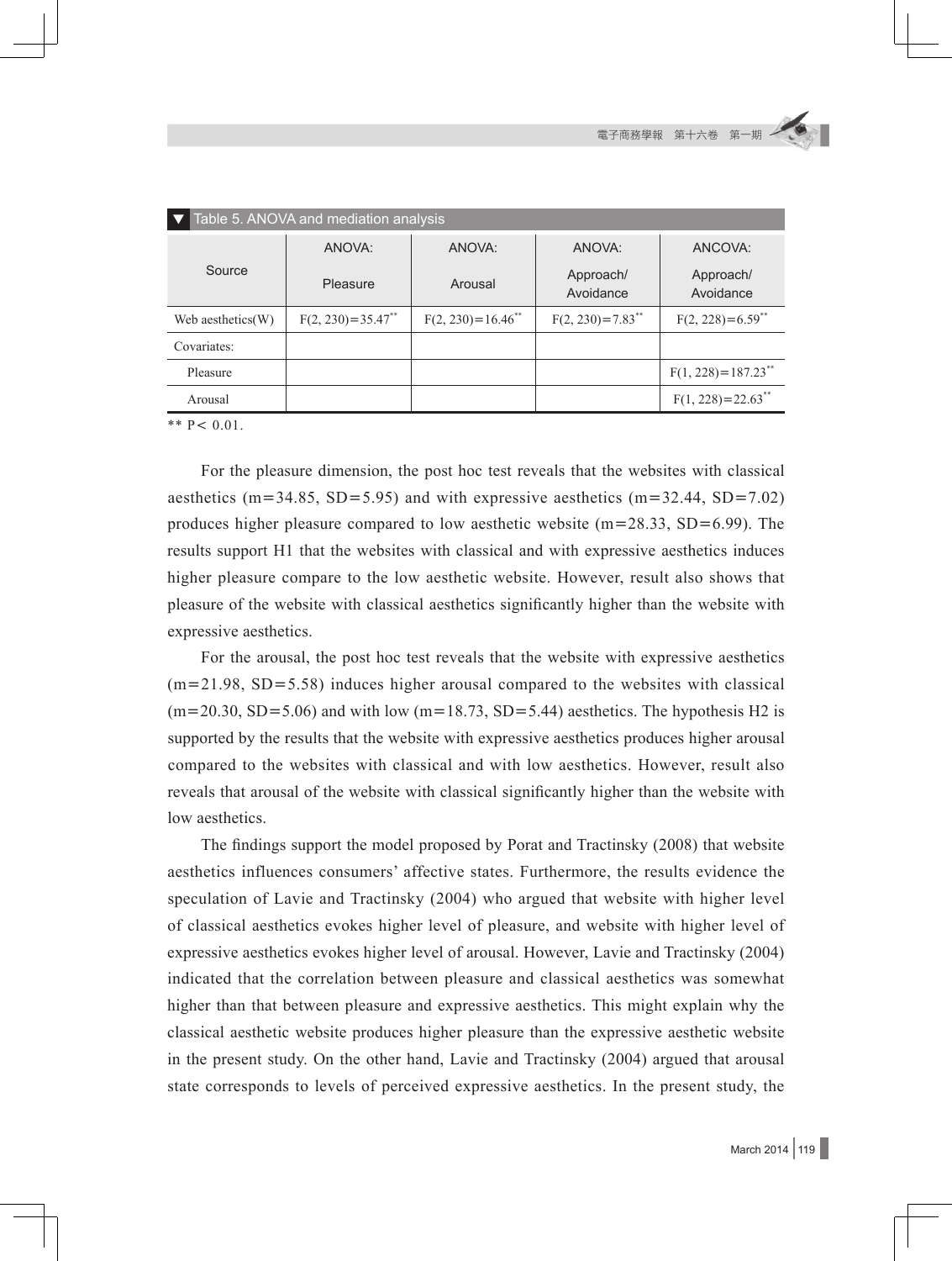results of the pretest reveal that the perceived scores of expressive aesthetics among the websites with expressive, classical and low aesthetics are significantly different. The score of the website with expressive aesthetics is significantly higher than the website with classical aesthetics and the score of the website with classical aesthetics is significantly higher than the website with low aesthetics. These might explain why the arousal response of the website with classical aesthetics is significantly higher than the low aesthetic website in the formal experiment.

For approach/avoidance intention, the post hoc test reveals that the websites with classical aesthetics (m=20.52, SD=5.29) and with expressive aesthetics (m=20.43,  $SD = 5.08$ ) induce higher approach intention compared to the low aesthetic website  $(m=17.98, SD=5.90)$ . There is no significant difference between classical and expressive aesthetic websites on approach intention. The results support H3 that the websites with classical and with expressive aesthetics produce higher approach intention compared to the low aesthetic website. The result is similar to the findings of Sherman et al. (1997) and Hall and Hanna (2004), and confirms the inference of Cheung et al. (2005) that medium characteristics such as web design will influence behavior intention. In the present study, we prove that the design of website aesthetics will affect approach intention of online users.

#### **4.3 Mediation effect of emotion on approach/avoidance intention**

The present study adopted a mediation effect procedure suggested by Baron and Kenny (1986). The procedure suggests a series of regression models that need to be estimated and that need to satisfy the following conditions. First, the independent variable must affect the mediator in the first regression. Second, the independent variable must affect the dependent variable in the second regression. Third, the mediator must affect the dependent variable while the effects of the independent variable on the dependent variable are reduced in the third regression.

First, previous ANOVA test (as shown in Table 5) shows that website aesthetics has significant effects on pleasure and arousal. Second, an ANOVA test (as shown in Table 5) shows that website aesthetics (F(2, 230)=7.83, p<0.01,  $\eta^2$ =0.064) significantly affects approach/avoidance intention. Third, analysis of covariance (ANCOVA) was carried out to test the effects of the two mediators (pleasure and arousal) on approach/avoidance intention. In this analysis, the mediators are treated as covariates. The result indicates lower magnitude of the overall effect of website aesthetics on approach/avoidance intention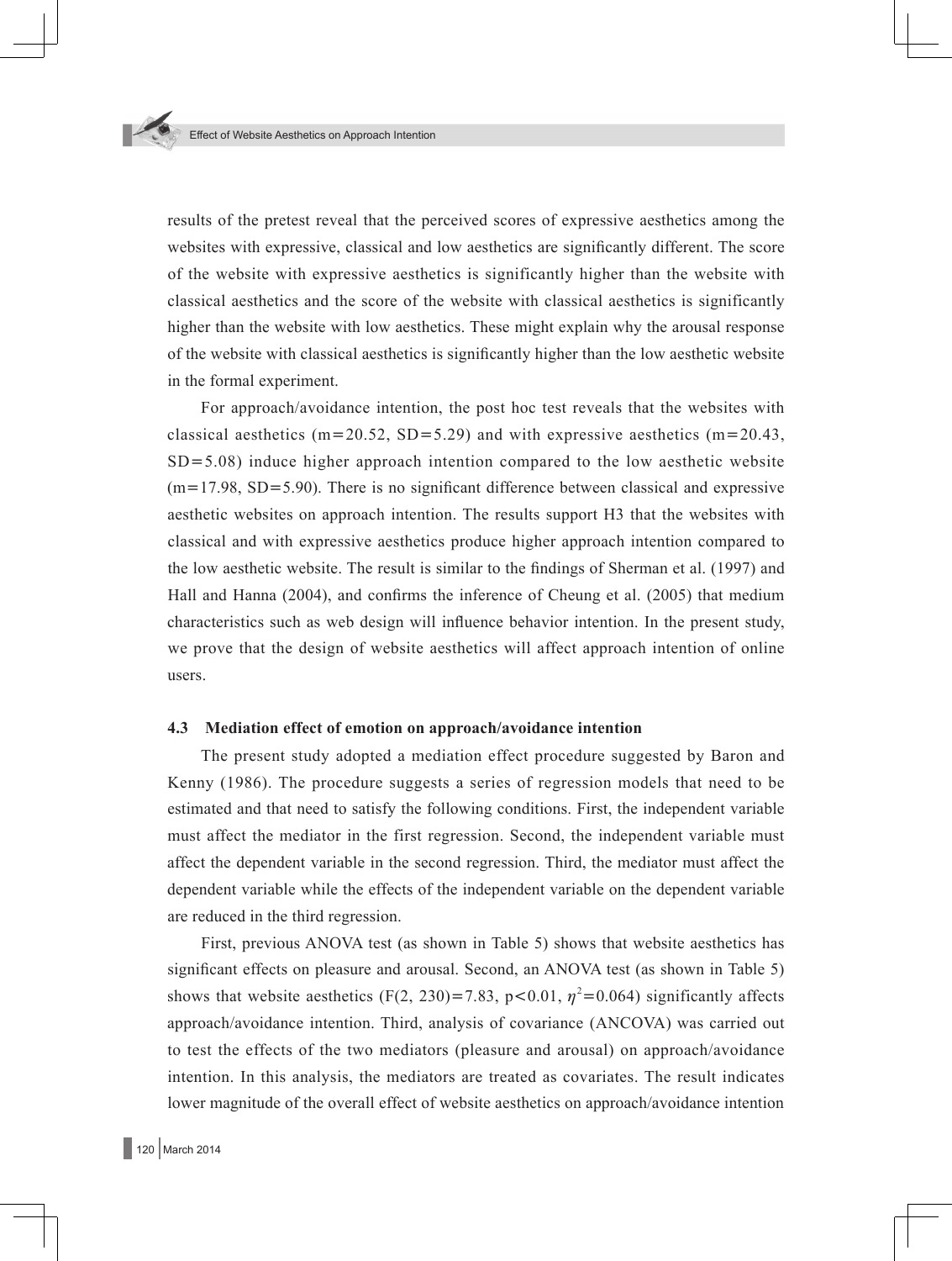compared to the direct effect of website aesthetics on approach/avoidance intention when partialling out the mediators, as shown in Table 5. Moreover, the two covariates, which are pleasure (F(1, 228)=187.23, p<0.01,  $\eta^2$ =0.415) and arousal (F(1, 228)=22.63, p<0.01,  $\eta^2$ =0.050), also show significant effects on approach/avoidance intention.

In addition, a regression analysis was also used to investigate the effects of pleasure and arousal on approach/avoidance intention. The results reveal significant regression model (F(2, 345)=263.52, p<0.01, adjusted  $R^2$ =0.60), which indicate that both pleasure  $(\beta=0.54, t(1)=16.56, p<0.01)$  and arousal  $(\beta=0.18, t(1)=4.35, p<0.01)$  produce significantly positive effects on approach/avoidance intention.

The above results show that both pleasure and arousal mediate the effects of website aesthetics on approach/avoidance intention. Thus, the hypothesis of H4 and H5 are supported. However, analysis also reveals that although effect of website aesthetics on approach intention was reduced after added the mediators of pleasure and arousal, the influence of website aesthetics on approach intention remains significance which means that the direct effect of website aesthetics on approach/avoidance exists. This result supports the proposed model in the present study.

The results re-confirmed that the emotional states (pleasure and arousal) are important mediators in the R-M model (Mehrabian and Russell, 1974), which is useful for studying the atmosphere of online store on consumers' behavior. In the present study, website aesthetics is an important design factors affecting emotional states of subjects, which further affect the approach/avoidance intention. In other words, consumers who experience more pleasure and arousal emotions in an online environment demonstrate more approach rather than avoidance tendencies. The finding is consistent with the studies of Eroglu et al. (2003) and Wu et al. (2008) that subjects who experienced higher pleasure and higher arousal showed higher approach intention. In addition, according to the ANCOVA, pleasure has the strongest effect on approach/avoidance intention, which is similar to the finding of Porat et al. (2007).

The results imply that online store operators should take website aesthetics into account while online shoppers' experienced levels of pleasure and arousal are good predictors of approach/avoidance intention in an online environment. Comparing to arousal emotion, pleasure demonstrates the strongest effect on approach/avoidance intention in the present study. Therefore, the design factors which produce higher pleasure should be embraced for the website design.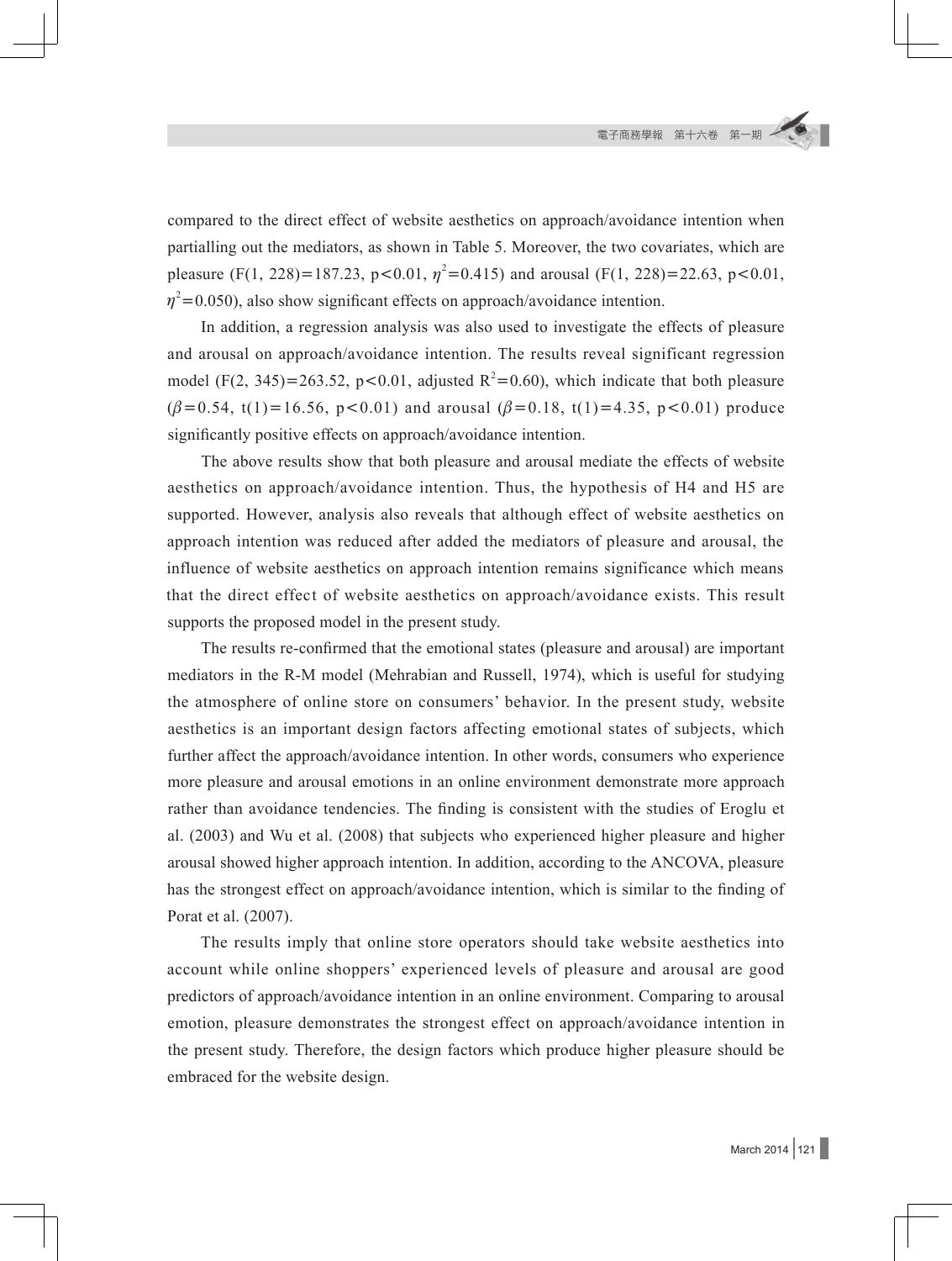## **5. Conclusion**

The present study examined the effect of website aesthetics on approach/avoidance intention. The results support that M-R model is a useful model to investigate the effects of environmental stimuli on approach/avoidance intention in an online environment. In this study, aesthetics of website is proved as an important design factor affecting emotional responses and approach/avoidance intention. In addition, the results also show that emotional states mediate the effect of website aesthetics on approach/avoidance intention. The design factors that induce higher pleasure or arousal produce higher approach intention. In addition, the findings also indicate that pleasure has the strongest effect on approach/avoidance intention.

For the aesthetics of website, classical aesthetics produces more pleasure compared to expressive and low aesthetics, and expressive aesthetics induces more pleasure than low aesthetics. On the other hand, expressive aesthetics produces higher arousal than classical and low aesthetics, and classical aesthetics induces more arousal than low aesthetics. The results seem to indicate that both classical and expressive aesthetics of websites would benefit on pleasure and arousal states and, furthermore, on approach/avoidance intention.

The findings imply that website aesthetics is an important factor that affects online consumers' emotional experience and approach/avoidance intention. Online store operators should follow the principles of classical and expressive aesthetic design of website (as suggested by Lavie and Tractinsky, 2004) in order to evoke desired emotional states and online behavior. Furthermore, comparing to arousal emotion, pleasure demonstrates the strongest effect on approach/avoidance intention in the present study. This gives a hint that the design factors which produce higher pleasure should be embraced for website design.

The present study investigated the effect of website aesthetics on online behavior. Some important limitations need to be noted. First, to control for the aesthetics of website, three different types of products were used for different aesthetic treatments. Because limited product types were used, researchers need to be careful when generalizing the results to other situations. A comprehensive investigation of the effect of website aesthetics on online behavior under different product types should be done in the future. Second, only one website of each of the three aesthetic categories was investigated in the present study. The application of the results needs to be cautious while limited websites were tested and more researches need to be done to draw a more robust conclusion. Finally, because the subjects were young students and recruited from a university campus in Taiwan,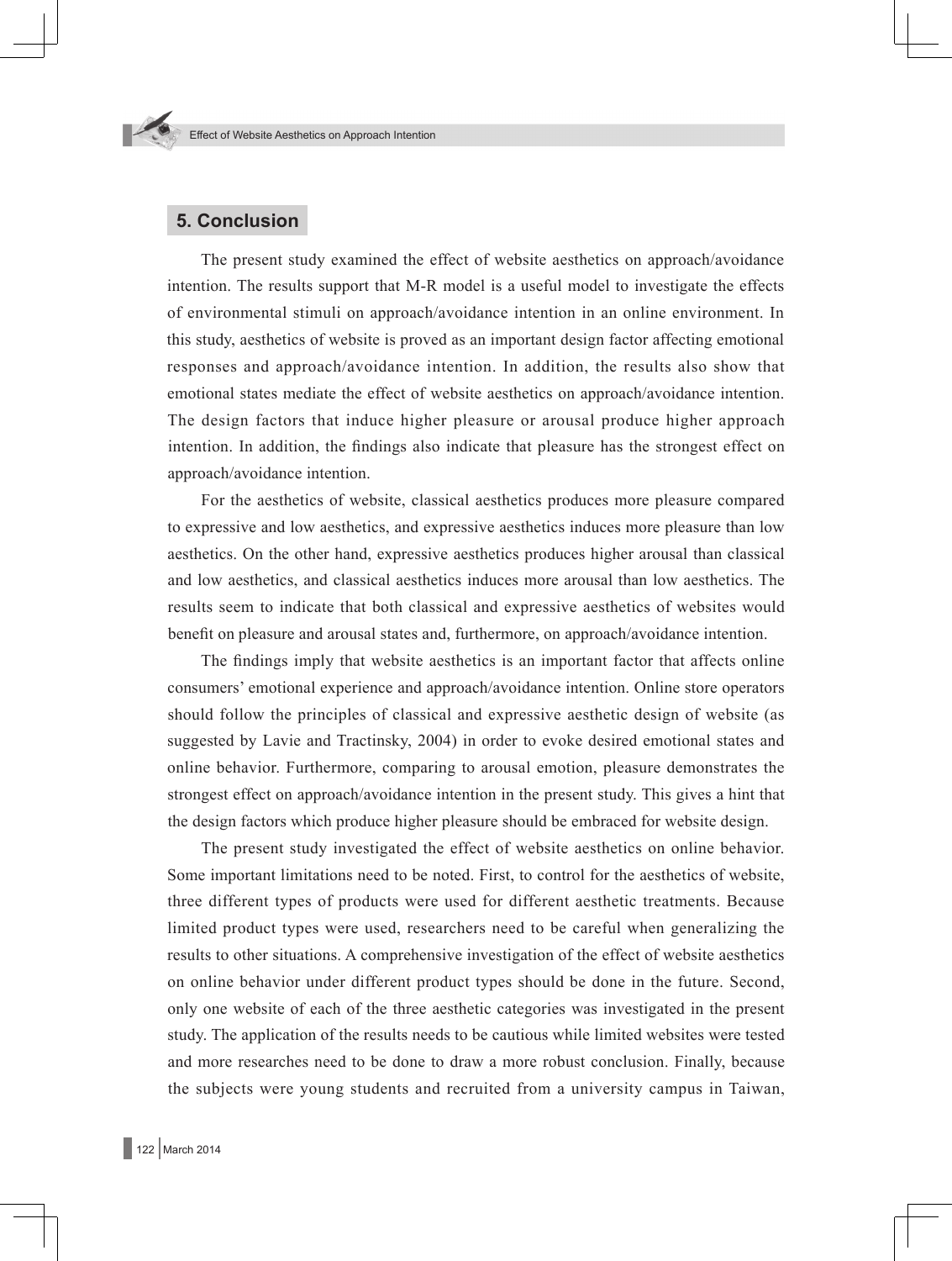highly homogeneous sample (college students) hinders the generalization of the results. In addition, because the participants were not actual shoppers of the websites, the participants may not have been interested in all or any of the websites presented and this is likely to influence results. Future research should include diverse participants to improve the generalization of the research results.

While emotional responses are holistic feelings that come from the integral perception of atmosphere of a store by all kinds of sensory modalities in the traditional retail setting, the emotional responses for the online context may be induced by combining stimuli of website aesthetics and background music that rely only on visual and acoustic sensation. Therefore, a direction of investigating the effect of combinative effect of website aesthetics and background music on emotional responses may be needed to fulfill the gap in the knowledge of online environmental atmosphere concerning the influence of music-induced pleasure and arousal on online behavior.

### **References**

- Anderson, J. C., & Gerbing, D. W. (1988). Structural equation modeling in practice: A review and recommended two-step approach. *Psychological bulletin*, *103*(3), 411-423.
- Baron, R. M., & Kenny, D. A. (1986). The moderator-mediator variable distinction in social psychological research: Conceptual, strategic, and statistical considerations. *Journal of personality and social psychology*, *51*(6), 1173-1182.
- Bloch, P. H. (1995). Seeking the ideal form: Product design and consumer response. *Journal of Marketing*, *59*(3), 16-29.
- Cheung, C. M. K., Chan, G. W. W., & Limayem, M. (2005). A critical review of online consumer behavior: Empirical research. *Journal of Electronic in Organizations*, *3*(4), 1-19.
- Donovan, R. J., & Rossiter, J. R. (1982). Store atmosphere: An environmental psychology approach. *Journal of Retailing*, *58*(1), 34-57.
- Donovan, R. J., Rossiter, J. R., Marcoolyn, G., & Nesdale, A. (1994). Store atmosphere and purchasing behavior. *Journal of Retailing*, *70*(3), 283-294.
- Eroglu, S. A., Machleit, K. A., & Davis, L. M. (2001). Atmospheric qualities of online retailing: A conceptual model and implications. *Journal of Business Research*, *54*(2), 177-184.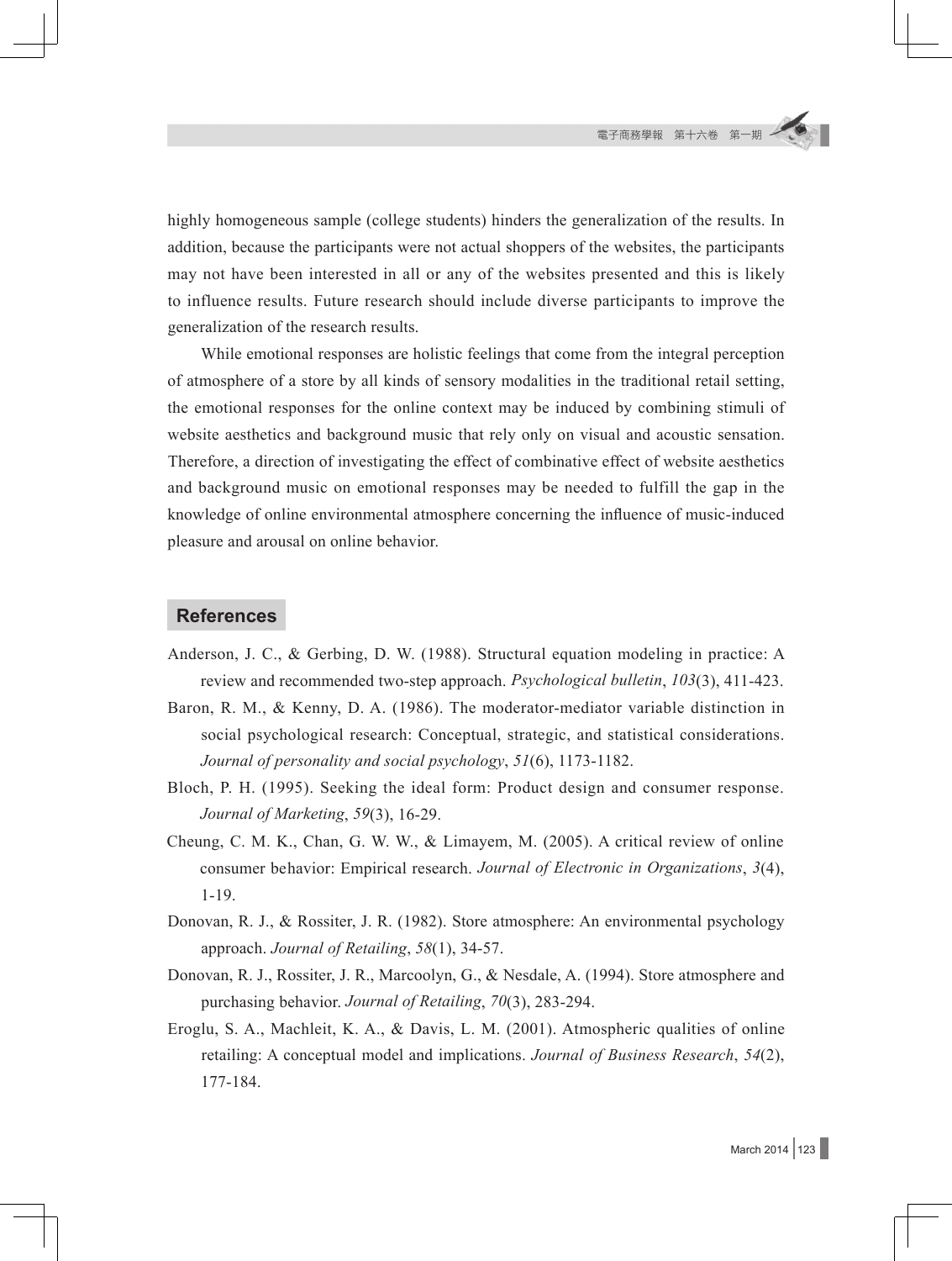- Eroglu, S. A., Machleit, K. A., & Davis, L. M. (2003). Empirical testing of a model of online store atmospherics and shopper responses. *Psychology and Marketing*, *20*(2), 139-150.
- Fiore, A. M., Jin, H. J., & Kim, J. (2005). For fun and profit: Hedonic value from image interactivity and responses toward an online store. *Psychology and Marketing*, *22*(8), 669-694.
- Fornell, C., & Larcker, D. F. (1981). Evaluating structural equation models with unobservable variables and measurement error. *Journal of Marketing Research*, *18*(1), 39-50.
- Gilboa, S., & Rafaeli, A. (2003). Store environment, emotions and approach behaviour: applying environmental aesthetics to retailing. *International Reviews of Retail, Distribution and Consumer Research*, *13*(2), 195-211.
- Hall, R. H., & Hanna, P. (2004). The impact of web page text-background colour combinations on readability, retention, aesthetics and behavioural intention. *Behaviour & Information Technology*, *23*(3), 183-195.
- Kotler, P. (1973). Atmospherics as a marketing tool. *Journal of Retailing*, *49*(4), 48-64.
- Lavie, T., & Tractinsky, N. (2004). Assessing dimensions of perceived visual aesthetics of web sites. *International Journal of Human-Computer Studies*, *60*(3), 269-298.
- Mehrabian, A., & Russell, J. A. (1974). *An approach to environmental psychology.*  Cambridge, MA: MIT Press.
- Porat, T., Liss, R., & Tractinsky, N. (2007). E-stores design: The influence of e-store design and product type on consumers' emotions and attitudes. *Proceedings of the 12th International Conference on Human-Computer Interaction: Applications and Services*, Beijing, China.
- Porat, T., & Tractinsky, N. (2008). Affect as a mediator between web-store design and consumers' attitudes toward the store. In Peter, C., & Beale, R. (Eds.), *Affect and emotion in human-computer interaction* (142-153). Berlin, Heidelberg: Springer-Verlag.
- Russell, J. A., & Pratt, G. (1980). A description of the affective quality attributed to environments. *Journal of personality and social psychology*, *38*(2), 311-322.
- Schaik, P. V., & Ling, J. (2008). Modelling user experience with web sites: Usability, hedonic value, beauty and goodness. *Interacting with computers*, *20*(3), 419-432.
- Schenkman, B., & Jonsson, F. (2000). Aesthetics and preferences of web pages. *Behaviour & Information Technology*, *19*(5), 367-377.
- Sherman, E., Mathur, A., & Smith, R. B. (1997). Store environment and consumer purchase behavior: Mediating role of consumer emotions. *Psychology & Marketing*, *14*(4), 361-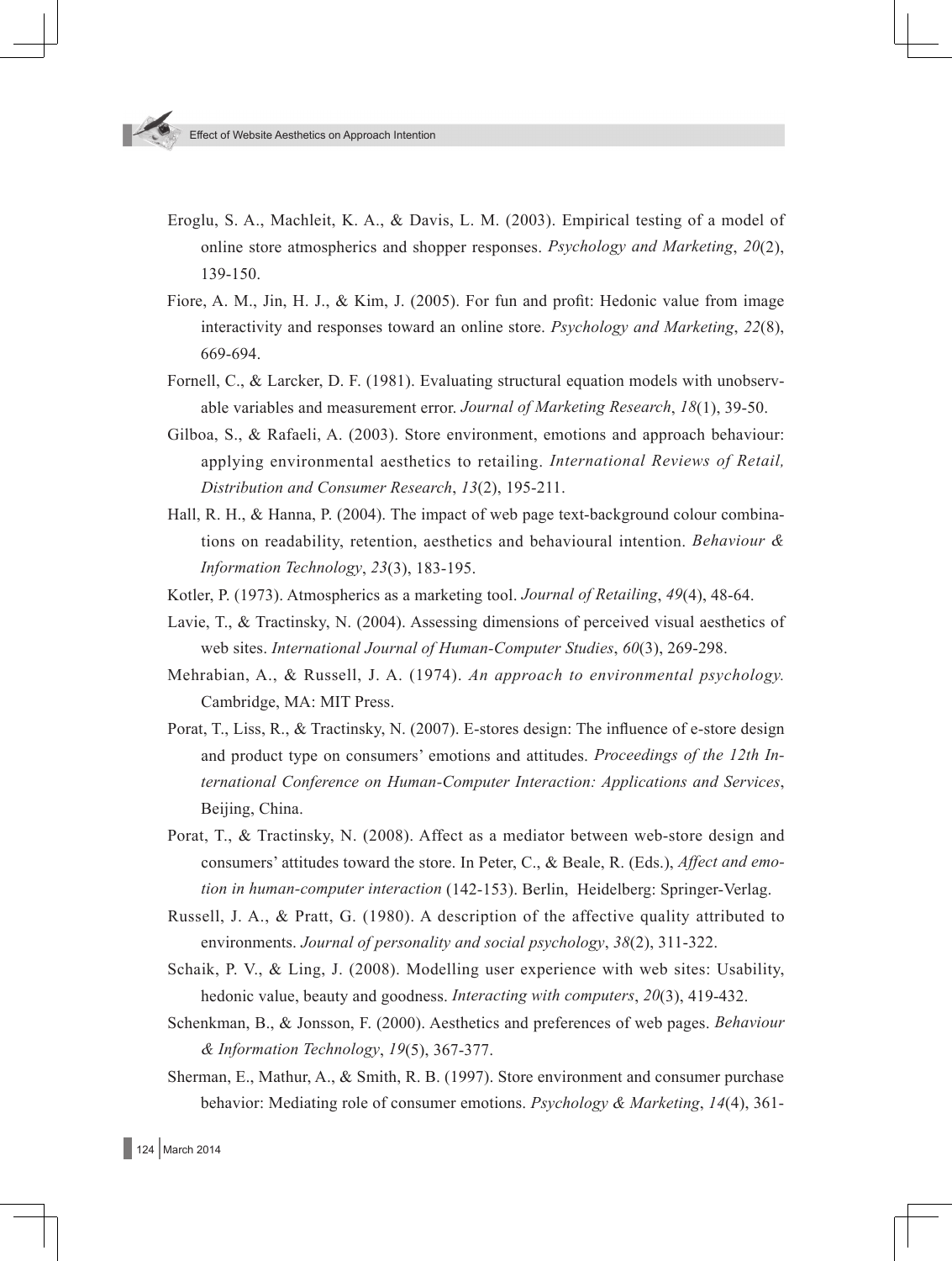378.

- Tractinsky, N. (2004). Toward the study of aesthetics in information technology. *Proceedings of the 25th Annual International Conference on Information Systems (ICIS 2004)*, Washington, DC, USA.
- Turley, L. W., & Milliman, R. E. (2000). Atmospheric effects on shopping behavior: A review of the experimental evidence. *Journal of Business Research*, *49*(2), 193-211.
- Tzou, R. C., & Lu, H. P. (2009). Exploring the emotional, aesthetics, and ergonomic facets of innovative product on fashion technology acceptance model. *Behaviour & Information Technology*, *28*(4), 311-322.
- Wu, C. S., Cheng, F. F., & Yen, D. C. (2008). The atmospheric factors of online storefront environment design: An empirical experiment in Taiwan. *Information & Management*, *45*(7), 493-498.